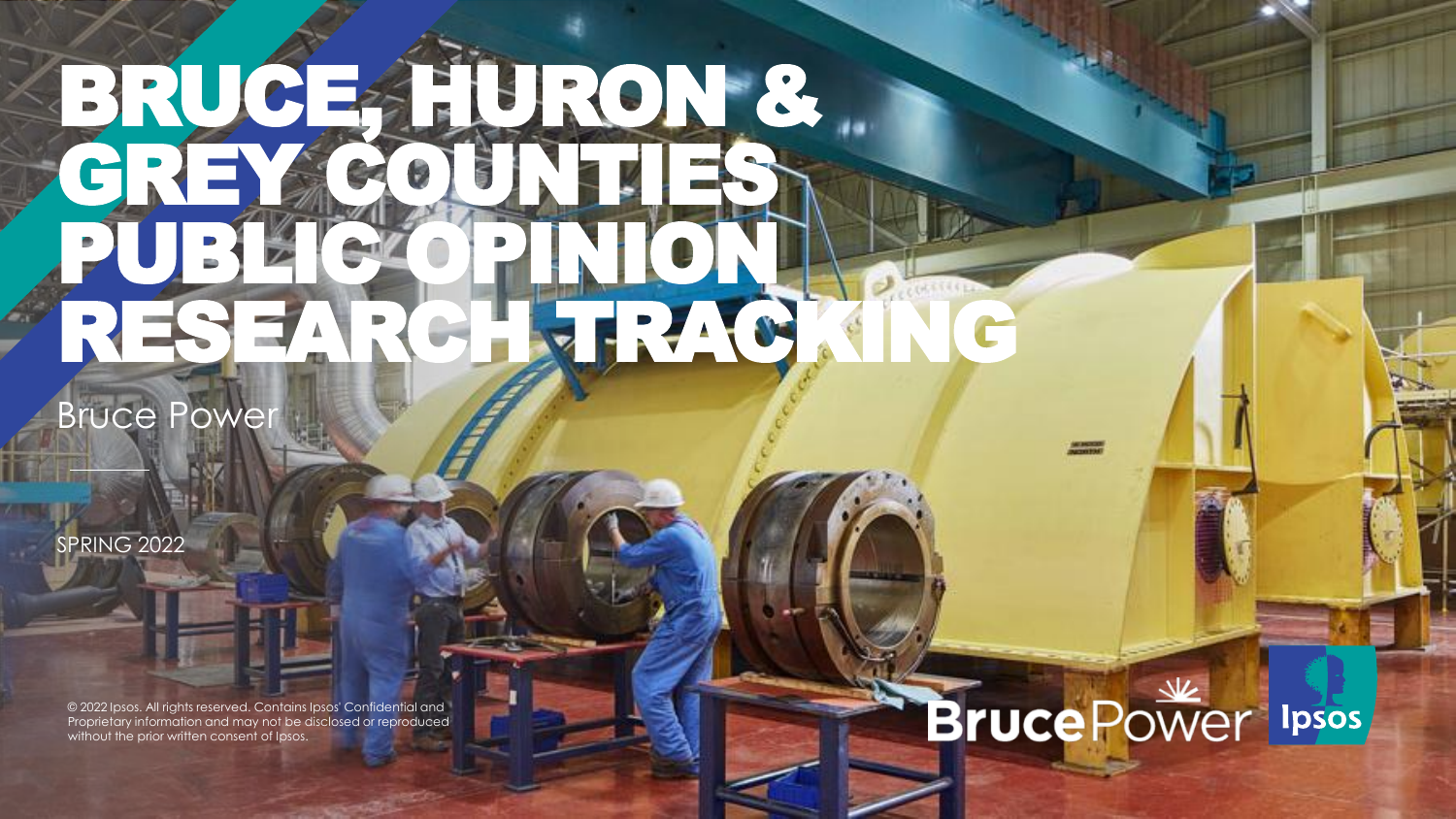### **Objectives & Methodology**

#### **OBJECTIVES**

Bruce Power commissioned research to understand and track attitudes and opinions from residents in Bruce, Grey, and Huron Counties towards a number of topics and issues, including:

- Energy/electricity issues in the community and support for nuclear energy and refurbishment of the Bruce facility
- Familiarity and impressions of Bruce Power
- Knowledge, understanding, and opinions towards Bruce Power's operations in the local community
- Communications with residents
- Awareness of and interest in specific topics

#### **TRACKING**

Statistically significant changes are noted with a  $\triangle$  or a  $\blacktriangledown$ arrow denoting a change up or down in the findings from the previous wave, within a 95% interval, 19 times out of 20. Any changes not noted with the arrows are not statistically significant and should be interpreted as no change in the measure.



**Method:** Telephone (CATI), Random Digit Dialing (RDD). Both landline and cell phone sample was utilized.



**Fielding dates:** February 9-25, 2022.



**Margin of error:**  $+/-3.75\%$ , nineteen times out **The part of twenty on overall sample.**<br>The part of twenty on overall sample.

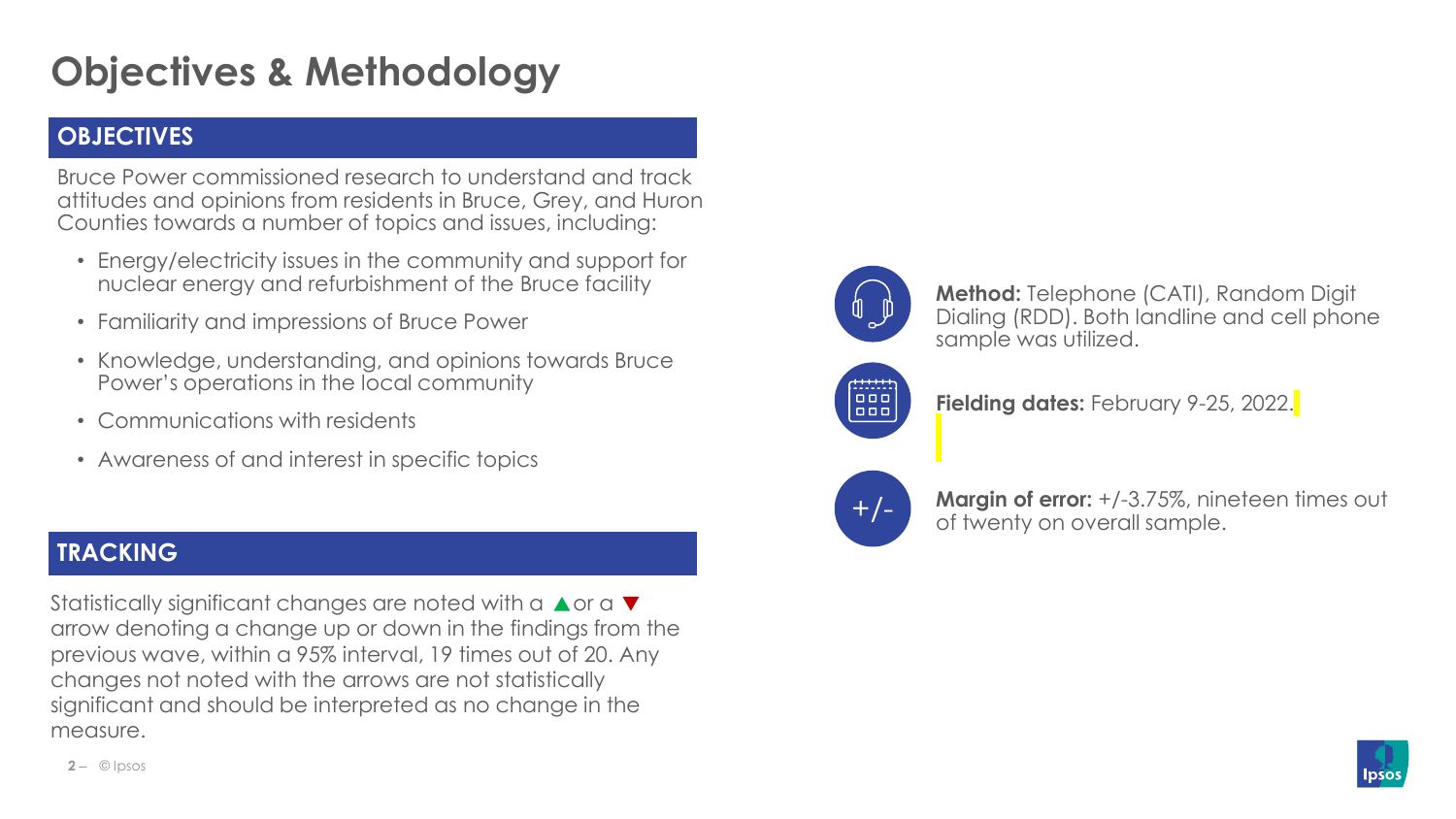### **Executive Summary**

#### **ATTITUDES AND IMPRESSIONS OF BRUCE POWER**

Attitudes towards Bruce Power have remained **strong and stable for several waves.** Nearly all respondents (94%) continue to have confidence that the nuclear facility **operates safely**, feel that Bruce Power is **involved with the community in a positive way** (92%), and agree Bruce Power is a **good community citizen** (92%). The stability of these metrics throughout tracking demonstrates that while much has changed contextually over the course of the research, attitudes towards Bruce Power remain positive.

Further evidence of this long-term stability is the proportion who feel familiar with Bruce Power: 79% of residents of Grey-Bruce-Huron Counties feel familiar with Bruce Power consistent with last year and with previous tracking.

Overall impressions are also stable this year: **86% of those familiar have a favourable**  (excellent/very good/ good) **impression** of the electricity generator, on par with previous years, with 85% of these respondents saying their impressions have not changed in the past 12 months.

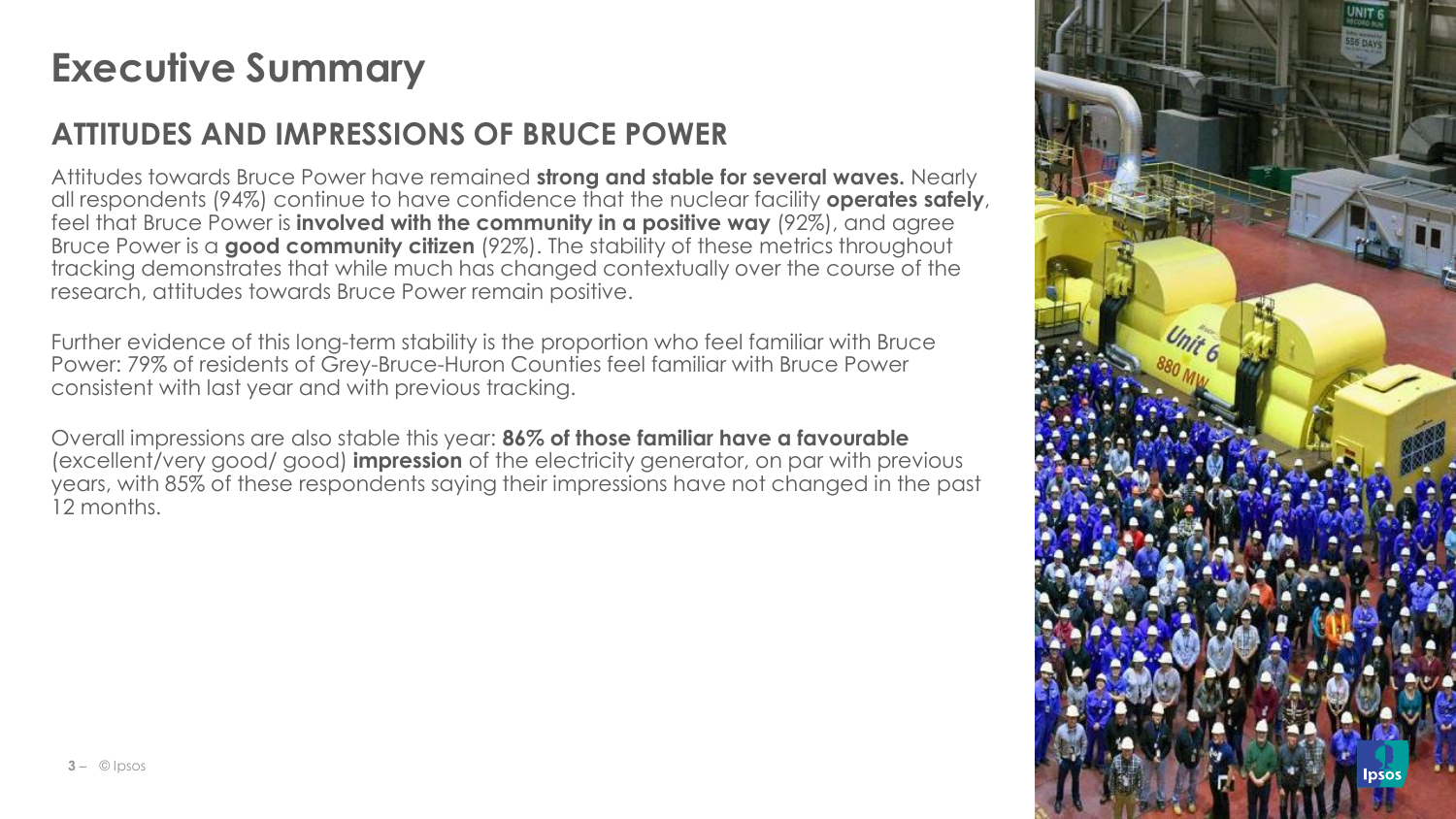#### **KEY FINDINGS**

**The overarching trend in public opinion is that of stability.** Attitudes, impressions, and favorability metrics all show consistency to 2020 and with previous years of research indicating that while there have been many socio-political shifts over the years, these have not pulled attention away from or shifted opinions regarding Bruce Power.



**The environment and its relationship to Bruce Power is top of mind** for respondents. The impact of Bruce Power on the environment is the topic residents most want to learn about and is the primary factor for those who support nuclear refurbishment. Importantly, the environment has replaced job creation as a major driver of support.



**Knowledge of nuclear energy has inched down over time,** and now sits 9-points below 2018 levels. However, this has not translated into a decline in support, familiarity, or **Knowledge of nuclear energy has inched down over time**, and now sits 9-points b<br>2018 levels. However, this has not translated into a decline in support, familiarity, o<br>impressions of Bruce Power suggesting that while resi



**Traditional forms of communication are preferred more often than social media.** Since the last wave a significant shift in communication preferences has occurred, where more residents favour flyers and newsletters compared to social media as a primary source of information about Bruce Power.

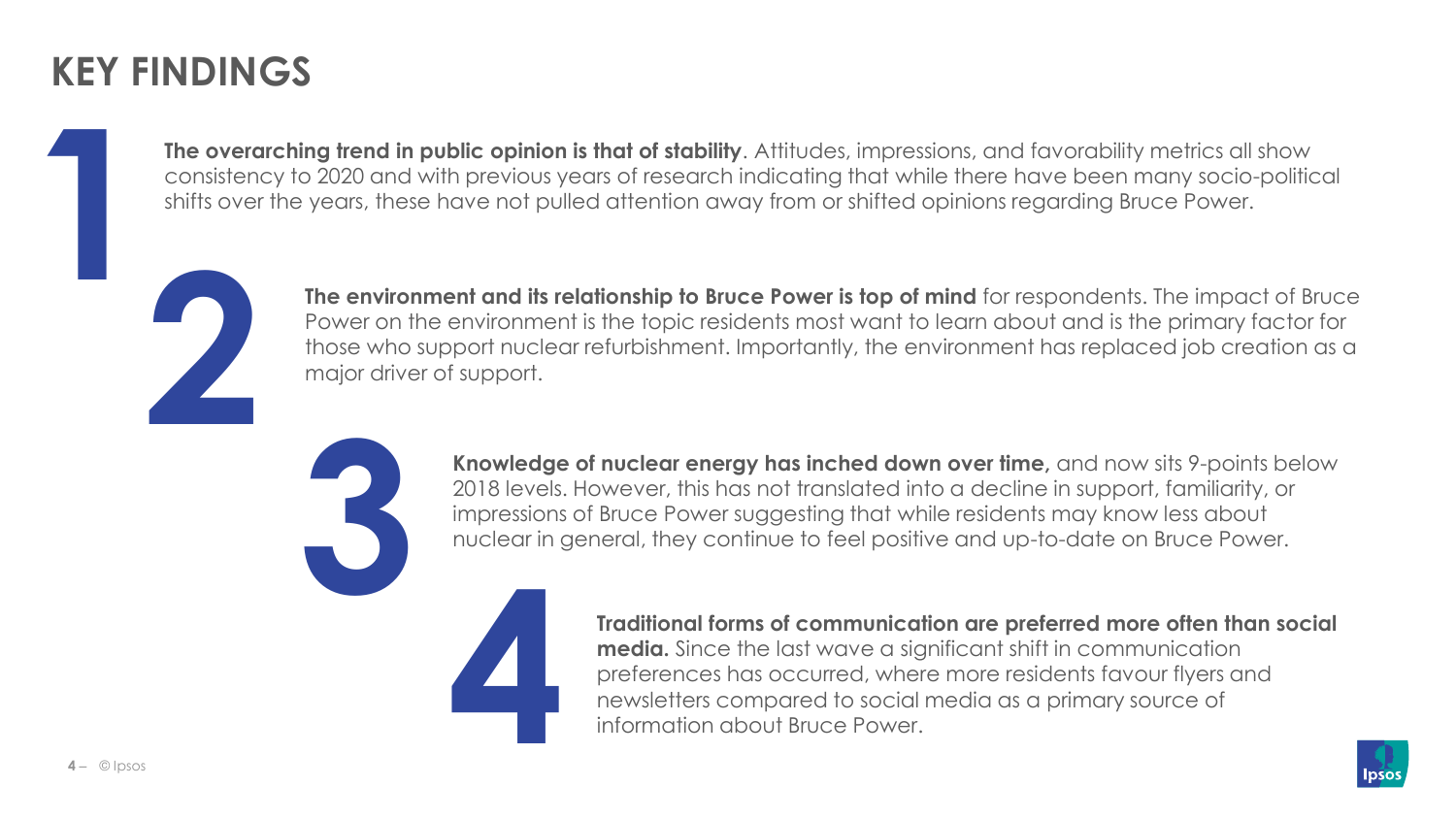### **Attitudes Towards Bruce Power**

• Across all metrics, residents continue to hold positive attitudes towards Bruce Power, consistent and stable with previous waves. Residents remain most inclined to feel confident that the Bruce Nuclear Facility operates safely (94%), that Bruce Power is involved with the community in a positive way (92%) and that they are a good community citizen (92%). The stability of these metrics throughout tracking demonstrates that while much has changed contextually since 2014, attitudes towards Bruce Power remain positive.

#### **ATTITUDES TOWARDS BRUCE POWER 60% 60% 59% 55% 38% 34% 34% 32% 33% 37% 46% 49% 4% 5% 7% 10% 8% 4%** I have confidence that the Bruce Nuclear Facility operates safely Bruce Power is involved with the community in a positive way Bruce Power is a good community citizen I have confidence in the security measures at the Bruce Nuclear Facility Bruce Power is responsibly managed Bruce Power keeps the community updated through regular communications STRONGLY AGREE **SOMEWHAT** AGREE SOMEWHAT STRONGLY DON'T DISAGREE DISAGREE KNOW TOTAL AGREE **Winter** 2022 **Winter** 2020 **Winter** 2018 Spring 2017 Winter  $2014$ Spring 2014 **94% 95% 93% 93% 92% 91% 92% 89% 87% 90% 85% 88% 92% 93% 90% 92% 89% 90% 91% 91% 89% 90% 86% 88% 84% 84% 84% 86% 83% 80% 83% 80% 81% 83% 78% 80%** Value labels <4% not shown

Base: Respondents who indicated they are at least familiar with Bruce Power – Winter 2022 (n=648); Winter 2020 (n=575); Winter 2018 (n=816); Spring 2017 (n=477); Winter 2014 (n=477); Spring 2014 (n=477) Q15. I'm now going to read you a few statements about Bruce Power, please tell me to what extent you agree or disagree with each one. Is that strongly or somewhat?

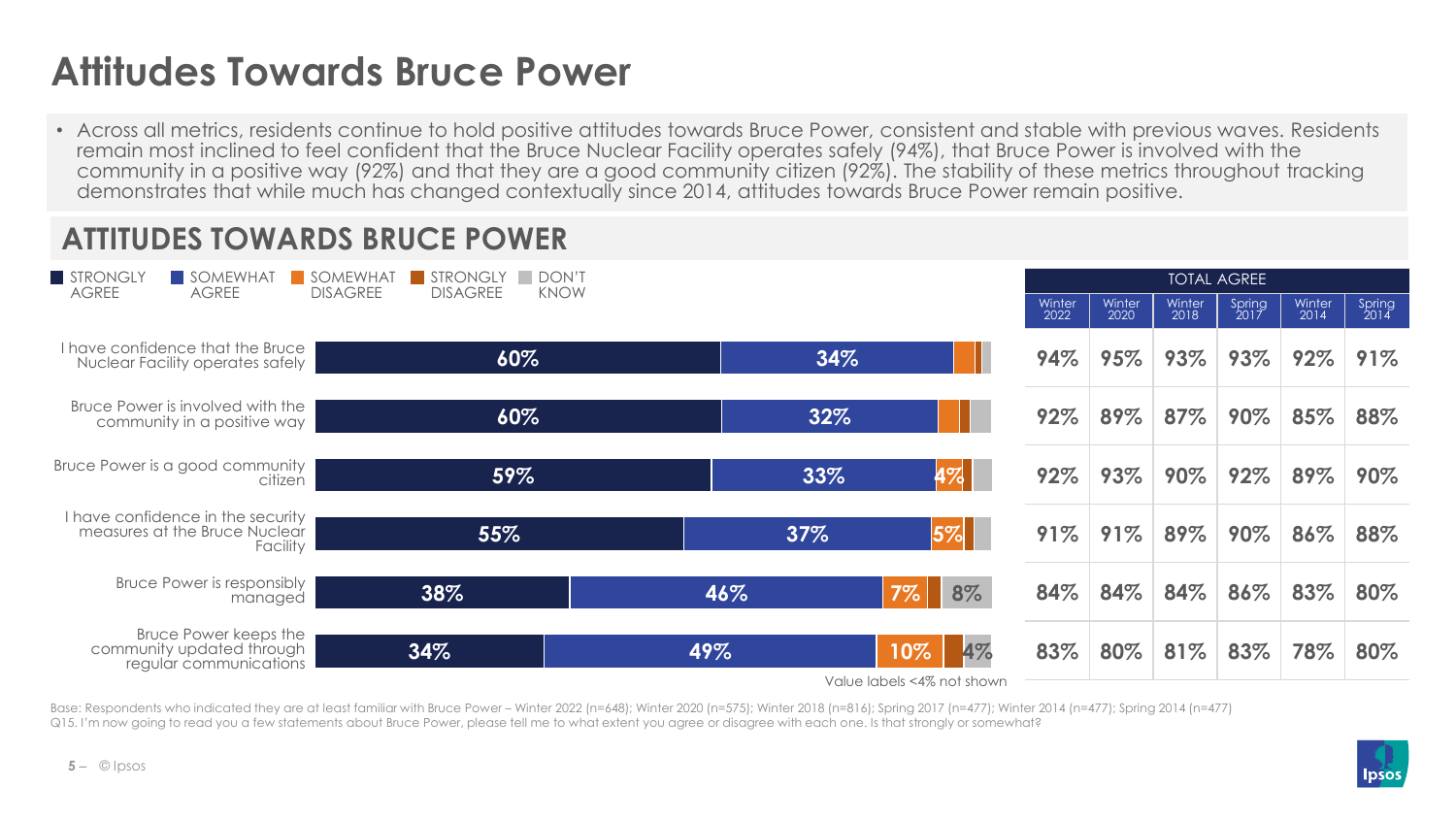### **Familiarity with Bruce Power**

• Eight in ten (79%) residents continue to be familiar with Bruce Power, consistent with the previous year and 2018. The greatest proportion (58%) continue to state they are "somewhat familiar". The stability of the data over time suggests *long term* familiarity - residents are not just familiar with Bruce Power in a specific year and then less in another year, rather residents have shown consistent familiarity over an 8 year span.



Base: All respondents – Winter 2022 (n=680); Winter 2020 (n=600); Winter 2018 (n=850); Spring 2017 (n=500); Winter 2014 (n=500); Spring 2014 (n=500) Q12. How familiar would you say that you are with Bruce Power? Are you …?

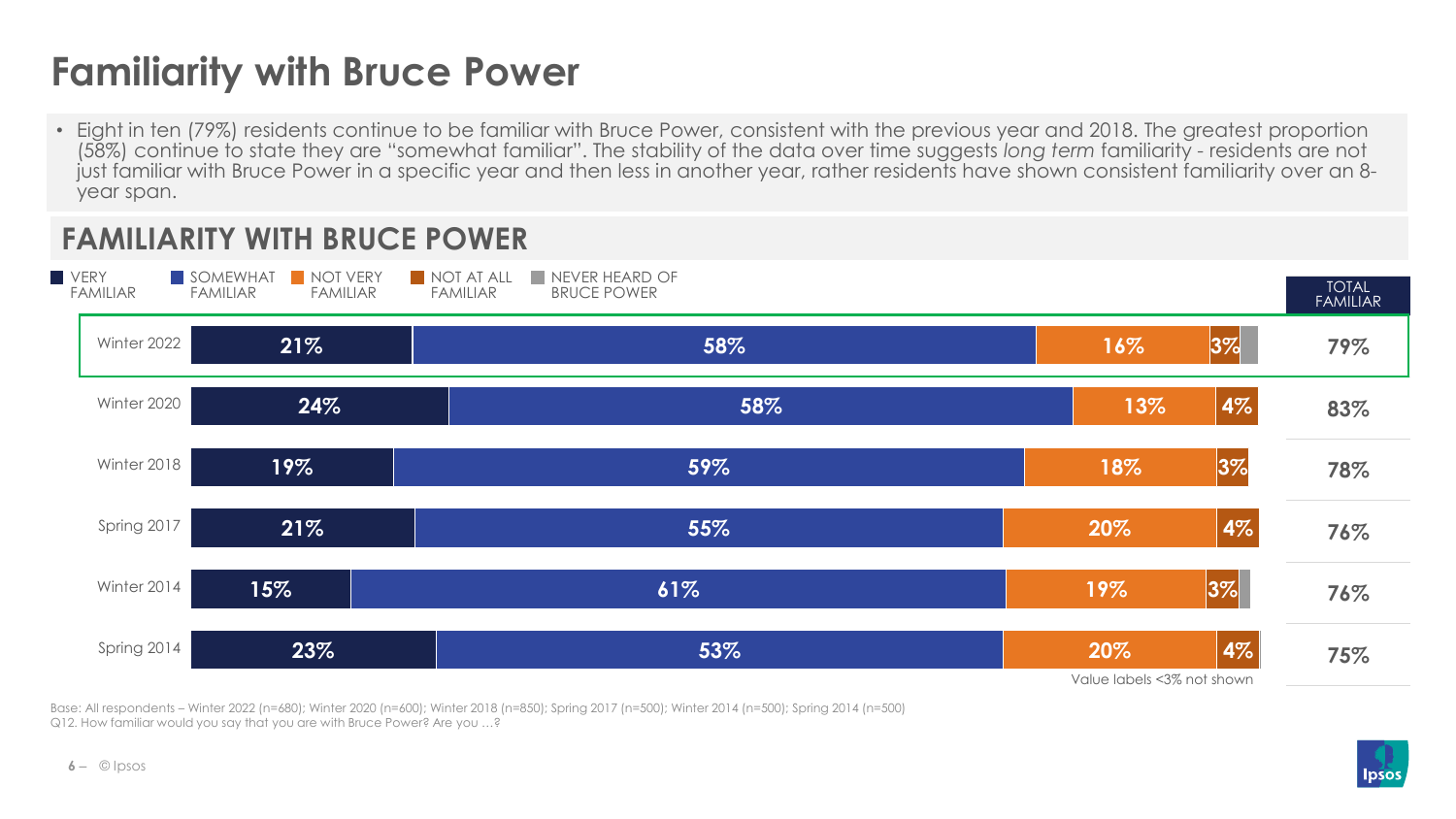### **Impressions of Bruce Power**

• Of those familiar with Bruce Power, impressions remain positive and stable with last year and 2018 as the vast majority (86%) continue to hold positive views of the company. This is in line with the data showing that familiarity of Bruce Power and attitudes towards the company have remained strong and stable for several years. Taken together, the data paint a picture indicating that while there have been many socio-political shifts over the years, these have not pulled attention away from or shifted opinions regarding Bruce Power.

#### **IMPRESSION OF BRUCE POWER**



Base: Respondents who indicated they are at least familiar with Bruce Power – Winter 2022 (n=648); Winter 2020 (n=575); Winter 2018 (n=816); Spring 2017 (n=477); Winter 2014 (n=476); Spring 2014 (n=477) Q13. And, what is your overall impression of Bruce Power?

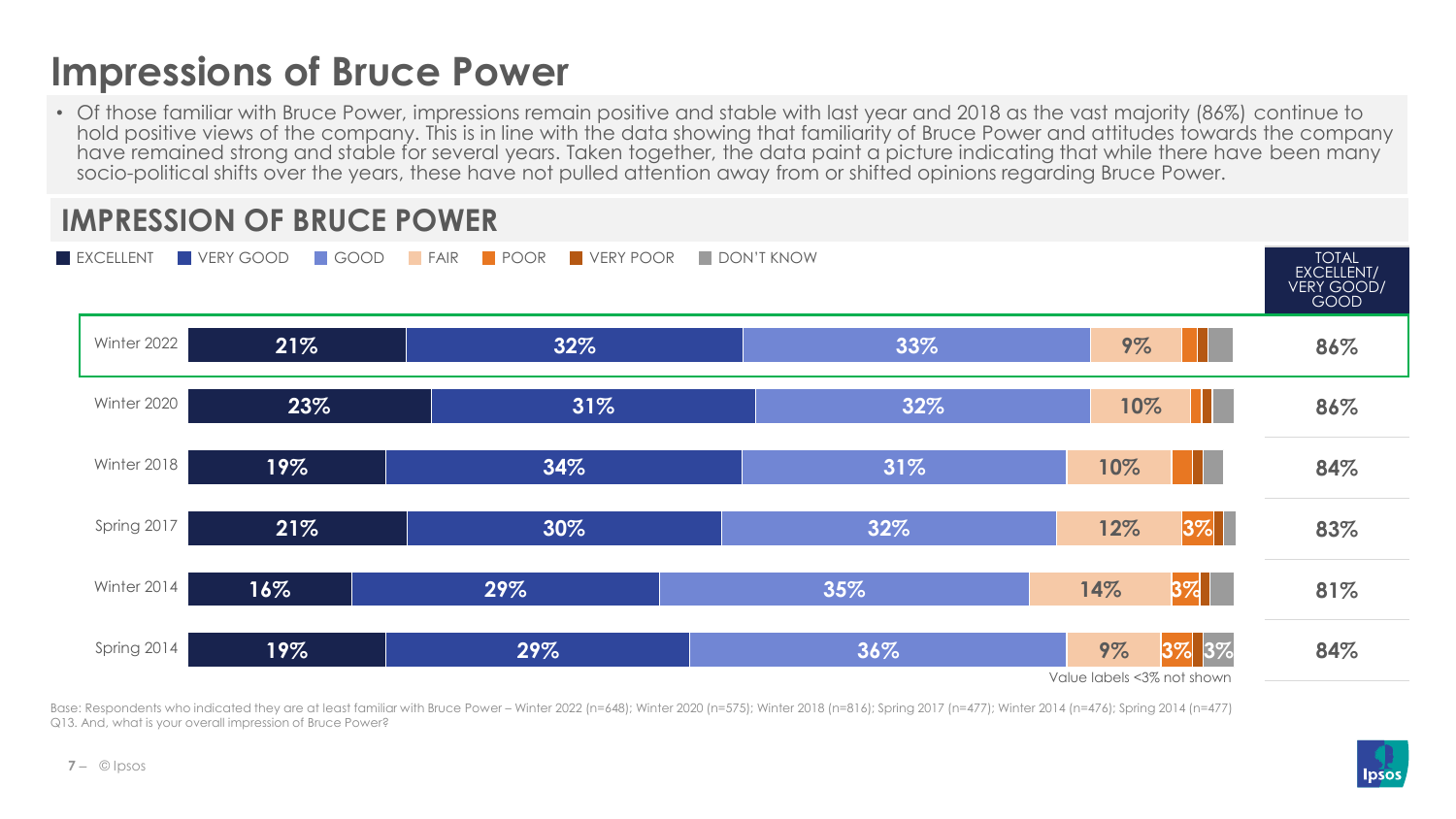### **Impressions Over Time**

• The vast majority (85%) of those who are familiar with Bruce Power say their opinion of the company has not changed over the past 12 months, consistent with tracking. One in ten (10%) say their impression has improved over the past year while 4% have a more negative impression.

#### **CHANGES IN IMPRESSIONS OVER THE PAST 12 MONTHS**





Base: Respondents who indicated they are at least familiar with Bruce Power – Winter 2022 (n=648); Winter 2020 (n=575); Winter 2018 (n=816); Spring 2017 (n=477); Winter 2014 (n=476); Spring 2014 (n=477) Q14a. In the past 12 months, has your overall impression of Bruce Power's Nuclear Generation station changed? Would you say your impression has become more positive, more negative or has stayed the same?

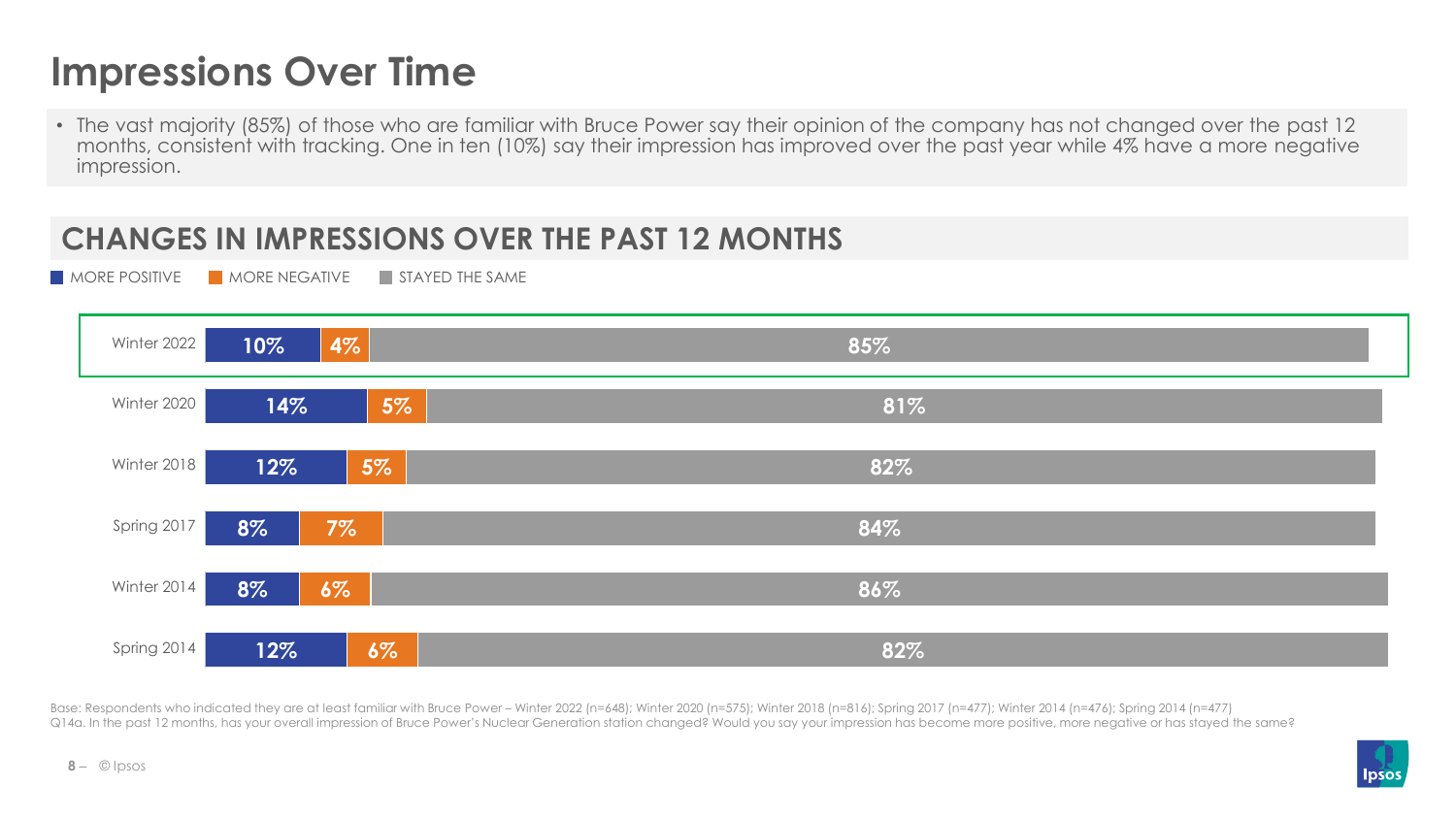### **Top Issues for Grey-Bruce-Huron Counties**

• Amidst the ongoing pandemic, respondents continue to place COVID-19 (25%) and healthcare (17%) as issues they feel should receive the greatest attention from community leaders. Issues that reflect rising inflation as well as the ongoing challenges of COVID-19 round out the top 5 issues These include: social services (16%), cost of living/affordability (13%) and jobs/unemployment (9%)

#### **TOP-OF-MIND ISSUES IN THE LOCAL COMMUNITY**

|                                              |                                               | Winter<br>2020 | Winter<br>2018 | Spring<br>2017 | Winter<br>2014           |
|----------------------------------------------|-----------------------------------------------|----------------|----------------|----------------|--------------------------|
| COVID-19 or coronavirus                      | $25\%$ $\nabla$                               | 37%            | ۰              | $\sim$         |                          |
| Healthcare                                   | $17\%$                                        | 20%            | 16%            | 18%            | 14%                      |
| Social services - pensions, daycare, housing | 16%                                           | 13%            | $8\%$          | 9%             | $6\%$                    |
| Cost of living / Affordability               | $13\%$ $\triangle$                            | 0%             | $1\%$          | $1\%$          | $\blacksquare$           |
| Jobs/Unemployment                            | 9%                                            | 13%            | 16%            | $17\%$         | 25%                      |
| Highways/Roads/Infrastructure                | $9\%$ $\triangle$                             | 5%             | 14%            | $10\%$         | 12%                      |
| Economy (general)                            | 9%                                            | 10%            | 8%             | 5%             | 8%                       |
| Poverty/The poor/Welfare                     | 8%                                            | 9%             | 6%             | 4%             | 5%                       |
| Environment/Pollution                        | South Bruce 14% vs. Rest of Bruce 6%<br>$7\%$ | 9%             | $6\%$          | 7%             | $7\%$                    |
| Education/Schools                            | 5%                                            | $6\%$          | $7\%$          | 19%            | 9%                       |
| Taxes                                        | 4%                                            | 3%             | 12%            | 7%             | 11%                      |
| Government/Politics/Political leadership     | $4\%$ $\triangle$                             | $1\%$          | $1\%$          | $1\%$          | $\blacksquare$           |
| Moral issues - drugs, gambling, pornography  | 3%                                            | 4%             | 5%             | 4%             | 3%                       |
| Technology/internet/cable                    | 3%                                            | $2\%$          | $1\%$          | $\sim$         | 20%                      |
| None are important                           | 16%                                           | 13%            | 21%            | 21%            | $\overline{\phantom{a}}$ |
| Don't Know                                   | 11%                                           | 14%            | 14%            | 14%            | 15%                      |

**9** ‒ © Ipsos Note: Only responses of 2% or more are shown for current wave.

Base: All respondents – Winter 2022 (n=680); Winter 2020 (n=600); Winter 2018 (n=850); Spring 2017 (n=500); Winter 2014 (n=500) Q1. Thinking of the issues presently facing your community, which one do you feel should receive the greatest attention from community leaders? What other issues do you think are important for your community right now?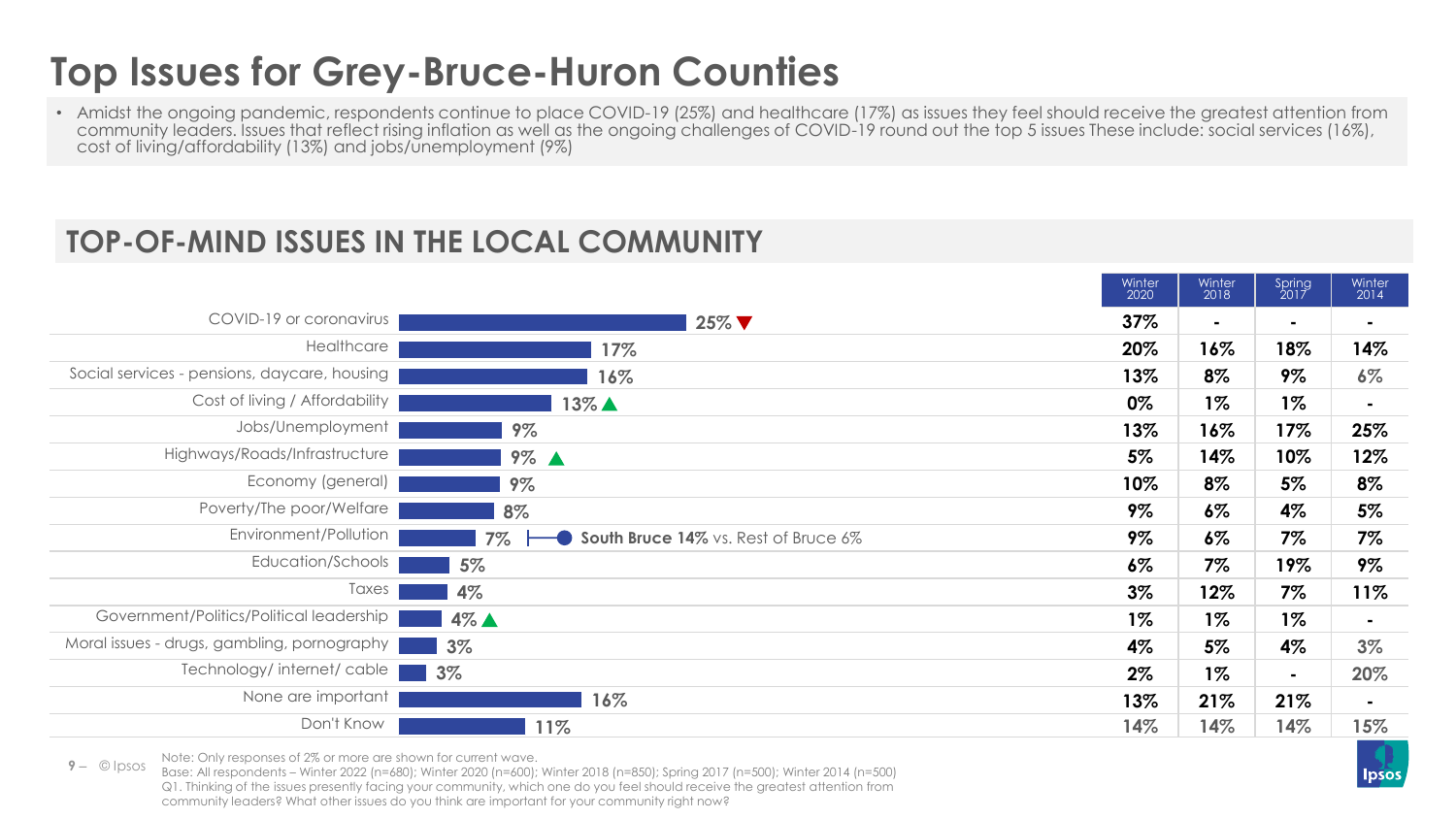### **Support for Refurbishment**

• Support for refurbishment continues to be strong, as the majority of residents (82%) support renovating the Bruce Power nuclear facility. The largest proportion (46%) of residents continues to indicate they 'strongly support' refurbishment. Echoing the observations earlier in this report, this key metric shows a strong amount of stability over tracking, demonstrating that support for refurbishment has not been swayed by the ongoing pandemic or other issues that residents indicate are important to them.

#### **SUPPORT TO REFURBISH NUCLEAR REACTORS IN BRUCE COUNTY**



Base: All respondents – Winter 2022 (n=680); Winter 2020 (n=600); Winter 2018 (n=850); Spring 2017 (n=500); Winter 2014 (n=500); Spring 2014 (n=500)

Q6A. Many large power generating plants in Ontario with various fuel sources will have to be replaced over the next 10 years or so because they are aging. In Ontario 80% of the plants will have to be replaced. In order to meet Ontario's future electricity demand, would you strongly support, somewhat support, somewhat oppose or strongly oppose upgrading and refurbishing existing nuclear power plants?

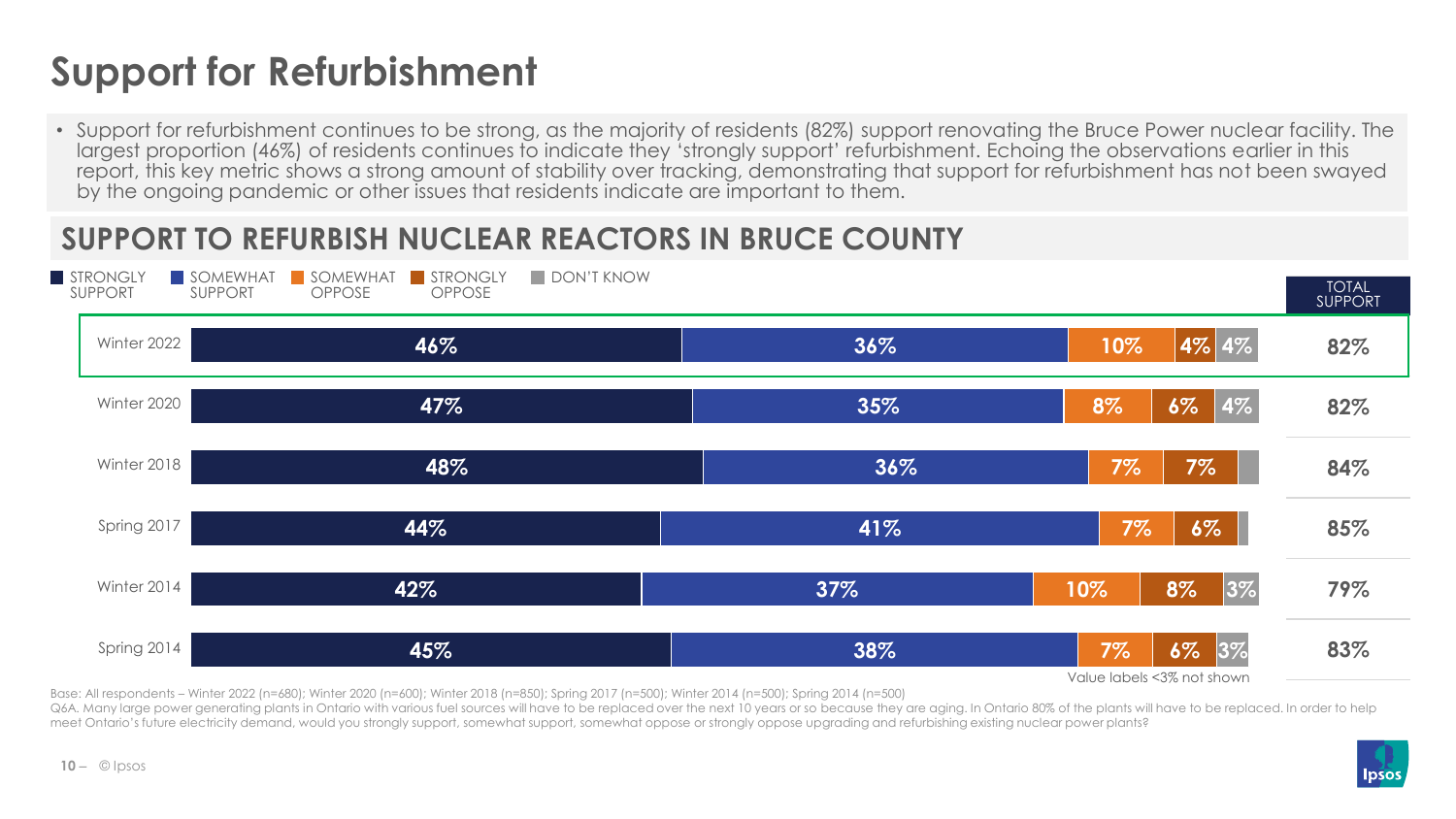## **Reasons for Supporting Refurbishment**

• In 2022, reasons for supporting refurbishment have shifted when compared with 2020. Environmental reasons (12%) are now the main driver of support, followed by feelings of necessity (11%). Refurbishment as a means of job creation is diminishing as a driver of support, declining for the second year in a row to rest at 5% (-4pts).

| <b>REASONS FOR SUPPORTING REFURBISHMENT</b>                                      |                            |                    |                |                |
|----------------------------------------------------------------------------------|----------------------------|--------------------|----------------|----------------|
|                                                                                  |                            | Winter<br>2020     | Winter<br>2018 | Spring<br>2017 |
| Clean/good for the environment                                                   | 12%                        | $10\%$ $\triangle$ | 4%             | 7%             |
| It is necessary/ no choice/ no better<br>alternatives are available              | 11%                        | 12%                | 9%             | 10%            |
| Like nuclear                                                                     | 9%                         | $7\%$              | $6\%$          | 8%             |
| Refurbishing rather than building new<br>plants/ needs to be maintained/ kept up | 8%                         | 10%                | 4%             | 8%             |
| Create jobs                                                                      | $5\%$ $\blacktriangledown$ | $9\%$              | 21%            | 20%            |
| Good power source/ creates energy                                                | 5%                         | 5%                 | 5%             | 5%             |
| Good for economy                                                                 | 5%                         | 5%                 | 9%             | 8%             |
| Nuclear power is safe/not dangerous                                              | 5%                         | 4%                 | $2\%$          | 5%             |
| Cost effective/ cheaper                                                          | $4\%$                      | 4%                 | $2\%$          | 3%             |
| Efficient/ it's working                                                          | 3%                         | 3%                 | 3%             | 3%             |

Note: Only responses of 3% or more are shown for current wave.

Base: Support/oppose plans to refurbish nuclear reactors in Bruce – Winter 2022 (n=680); Winter 2020 (n=600); Winter 2018 (n=850); Spring 2017 (n=500); Winter 2014 (n=500) Q6B Why do you say that?

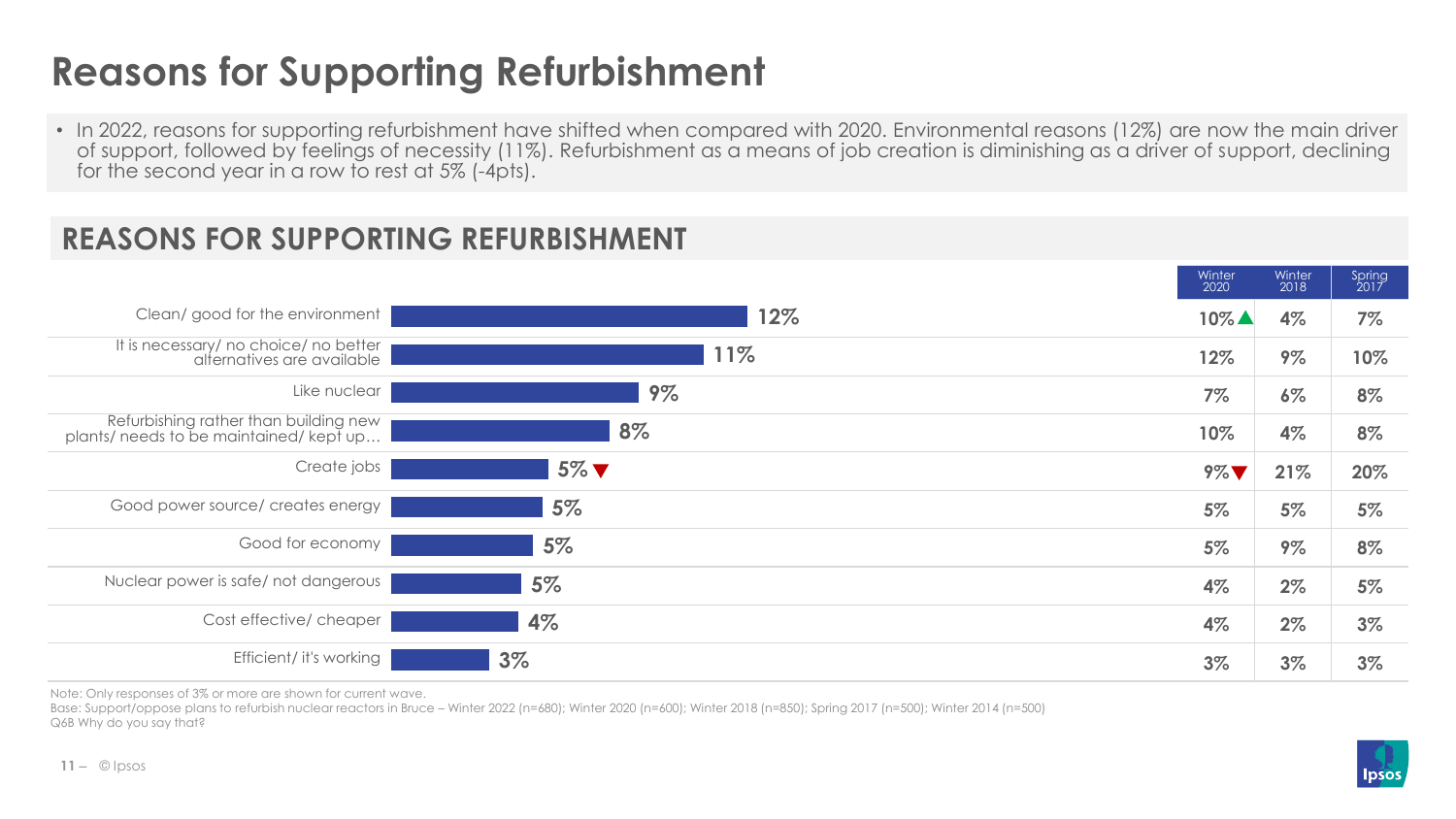## **Reasons for Opposing Refurbishment**

• Reasons for opposing refurbishment have also reshuffled this wave. While danger/safety concerns was previously a driving reason, it has declined since 2020- only 4% indicate this as why they oppose refurbishment. Among the 14% of respondents who oppose refurbishment, better options for creating energy now tops the list (6%). A very small proportion continues to cite concerns about nuclear waste (3%) or that they don't like nuclear energy (2%).

|                                                                  | Winter<br>2020 | Winter<br>2018 | Spring<br>2017 |
|------------------------------------------------------------------|----------------|----------------|----------------|
| Better options out there for creating energy<br>6%               | $6\%$          | 3%             | 5%             |
| Dangerous/safety concerns<br>$4\%$ $\blacktriangledown$          | $7\%$          | 8%             | 8%             |
| $3\%$<br>Concerned about nuclear waste                           | 5%             | 3%             | 5%             |
| Concerned about the cost/ too expensive<br>$3\%$                 | 3%             | $2\%$          | 5%             |
| Prefer solar generated power<br>$2\%$                            | $\equiv$       | $\equiv$       | $\equiv$       |
| Prefer wind generated power<br>$2\%$                             | $\equiv$       | $\equiv$       | $\equiv$       |
| Environmental concerns/ not good for the<br>$2\%$<br>environment | $3\%$          | $\sim$         | 4%             |
| Don't like nuclear<br>$2\%$                                      | $2\%$          | 3%             | $3\%$          |

#### **REASONS FOR OPPOSING REFURBISHMENT**

Note: Only responses of 2% or more are shown for current wave.

Base: Support/oppose plans to refurbish nuclear reactors in Bruce – Winter 2022 (n=680), Winter 2020 (n=600); Winter 2018 (n=850); Spring 2017 (n=500); Winter 2014 (n=500) Q6B Why do you say that?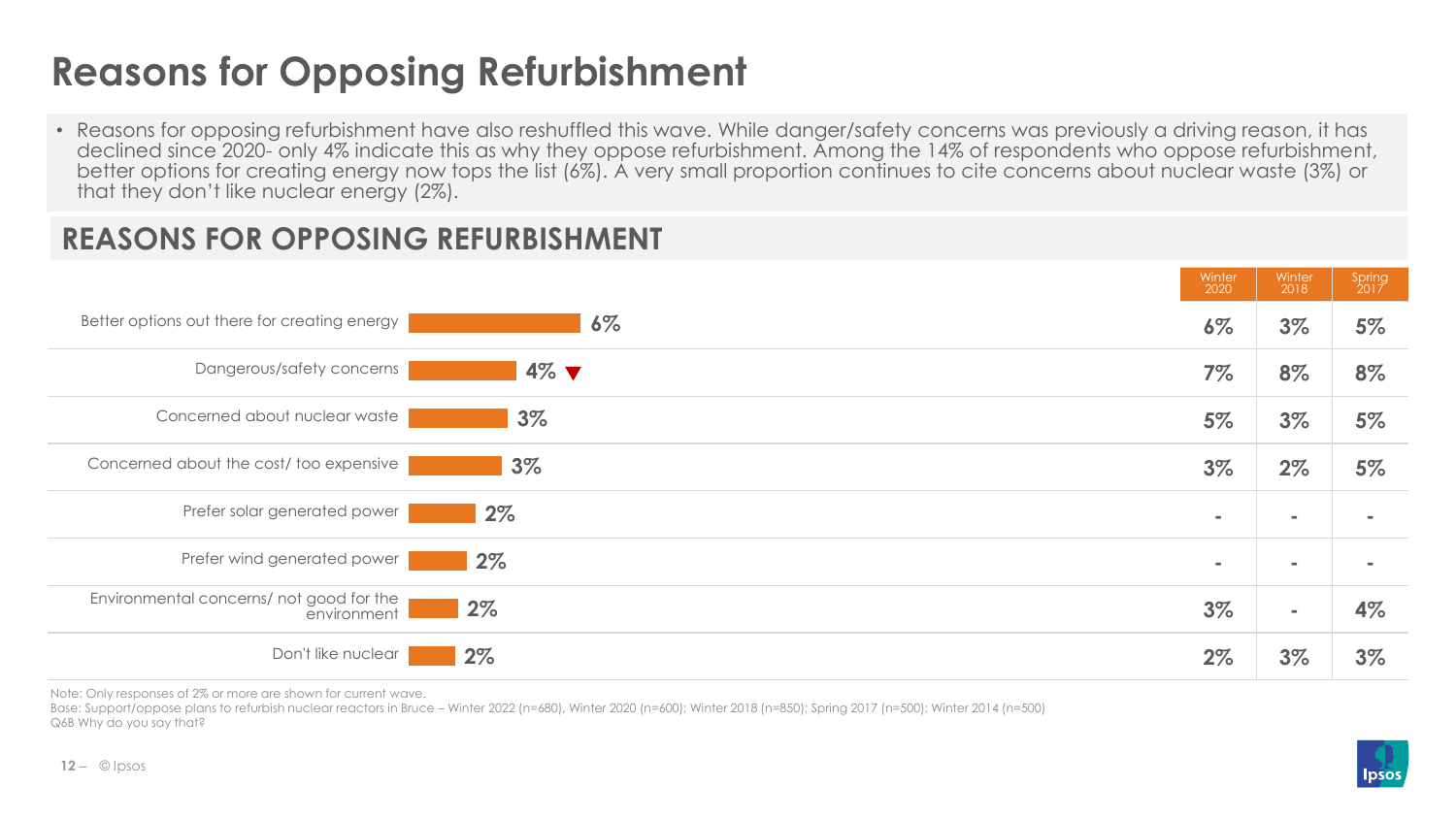### **Knowledge of Nuclear**

• Knowledge of nuclear energy remains stable with the previous wave. However, this marks a 9-point decline since 2018, due in large part to the declining proportion of respondents who state they are *very knowledgeable* and the correspondingly increasing proportion who are *not at all knowledgeable*. However, this longer-term decline in knowledge has not translated into a decline in support, familiarity, or impressions of Bruce Power suggesting that while residents may know less about nuclear in general, they continue to feel positive and up-to-date on Bruce Power.

#### **KNOWLEDGE ABOUT NUCLEAR ENERGY AND TECHNOLOGY**



Base: All respondents – Winter 2022 (n=680); Winter 2020 (n=600); Winter 2018 (n=850); Spring 2017 (n=500); Winter 2014 (n=500); Spring 2014 (n=500)

Q3. Overall, would you say you are very knowledgeable, somewhat knowledgeable, not very knowledgeable, or not at all knowledgeable about nuclear energy and nuclear technology issues?

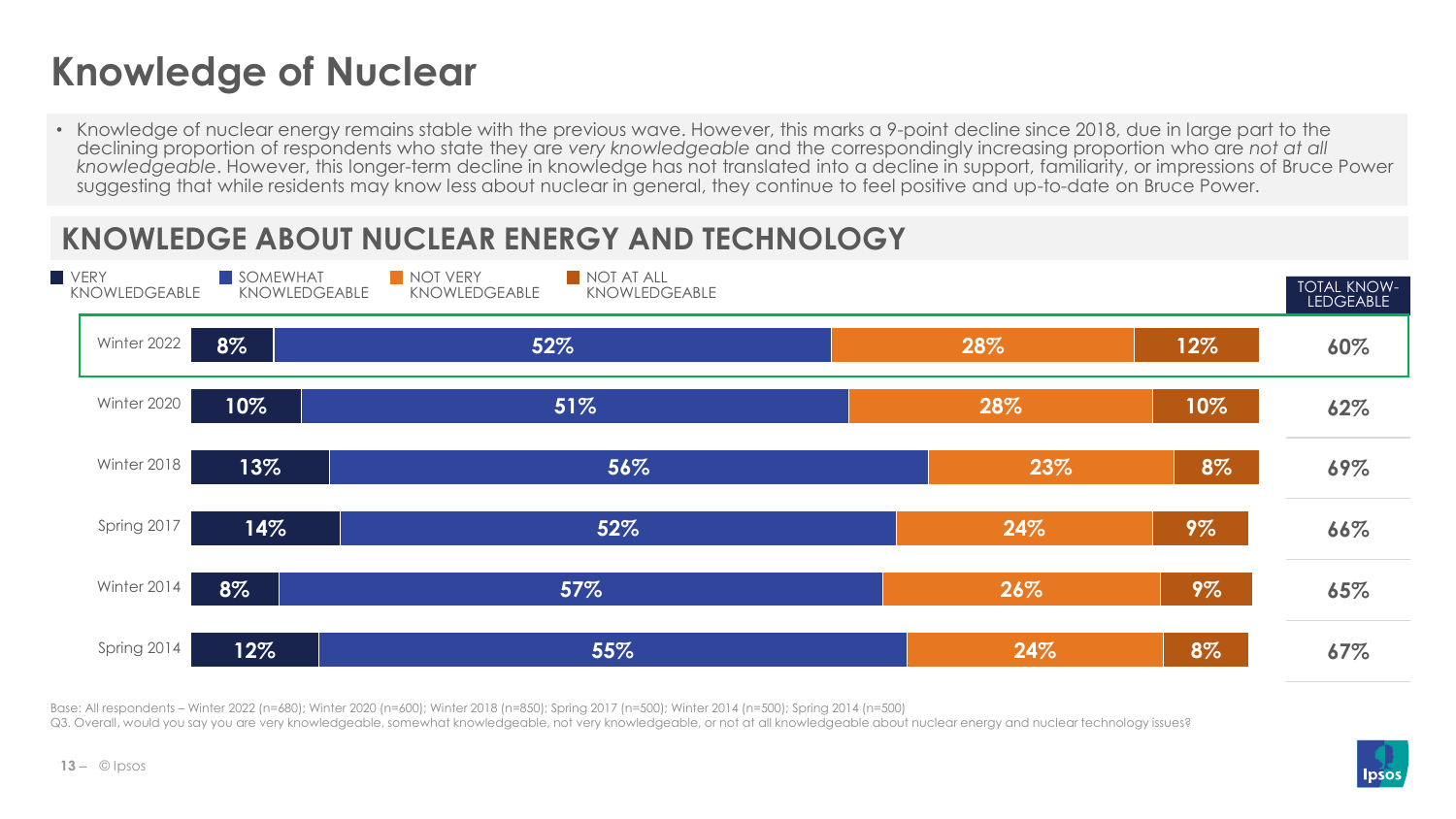### **Recall of Bruce Power**

• Just over half (53%) of residents have read, seen, or heard at least something about Bruce Power recently, a significant decline from 2020 driven by the six-point decline in those who say they've seen "a lot".



Base: All respondents – Winter 2022 (n=680); Winter 2020 (n=600); Winter 2018 (n=850); Spring 2017 (n=500); Winter 2014 (n=500); Spring 2014 (n=500) Q14. How much have you read, seen, or heard about Bruce Power recently?

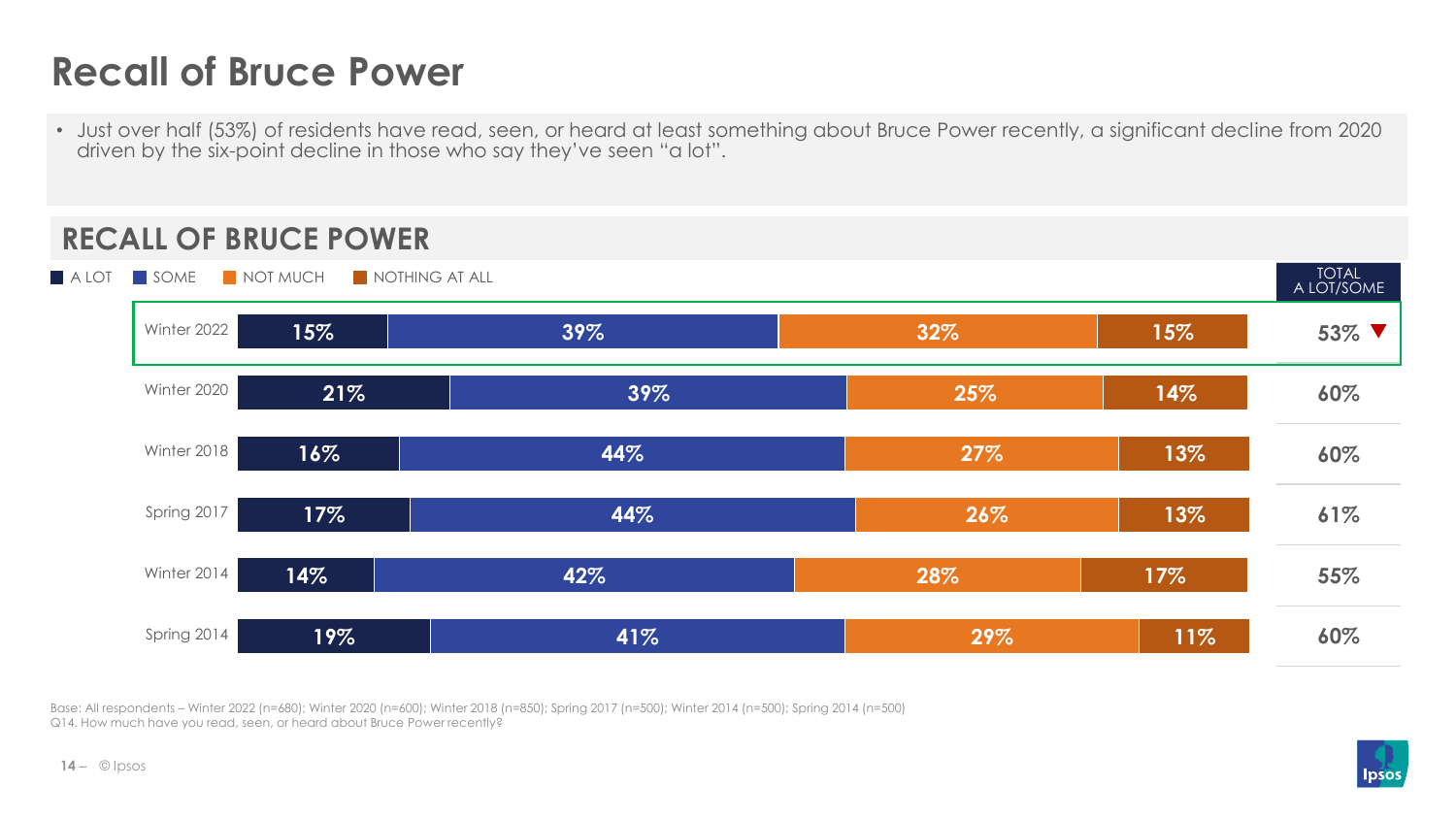### **Preferred Communication**

- A newsletter or flyer now tops the list of preferred communication sources for respondents, with nearly a quarter (23%) indicating this is the best way for Bruce Power to communicate with them, a significant increase from 2020. Fewer residents are interested in communications via social media (15%), or radio (7%), while residents increasingly lean towards other online communications like email (11%) or website (8%).
- In line with historical trends, respondents 55+ continue to favour traditional sources including newsletters or newspapers.

#### **COMMUNICATING WITH RESIDENTS**

|                                                      |                                                                                      | Winter 2020 | Winter 2018    | Spring 2017    |
|------------------------------------------------------|--------------------------------------------------------------------------------------|-------------|----------------|----------------|
| Newsletter or flyer                                  | 55+ (30%) vs. 18-34 (11%)<br>$23\%$ $\triangle$<br><b>Female (27%)</b> vs Male (19%) | 15%         | 19%            | 19%            |
| Social Media (Facebook,<br>Instagram, Twitter, etc.) | 15%<br>V                                                                             | 26%         | $\blacksquare$ | $\blacksquare$ |
| Email                                                | $11\%$ $\triangle$                                                                   | $7\%$       | $\blacksquare$ |                |
| Newspaper                                            | $11\%$<br>55+ $(16\%)$ vs. 18-34 $(4\%)$ , 35-54 $(8\%)$                             | 12%         | 18%            | 21%            |
| Website                                              | $8\%$ $\triangle$                                                                    | 3%          | $\blacksquare$ |                |
| Radio                                                | $7\%$ $\blacktriangledown$                                                           | 17%         | 12%            | 12%            |
| Television                                           | $6\%$<br><b>Huron County (13%)</b> vs. Grey (4%), Bruce (3%)                         | $6\%$       | 8%             | $6\%$          |
| Internet (general)                                   | 5%                                                                                   | 5%          | 22%            | 17%            |
| Other                                                | 5%                                                                                   | $2\%$       | $1\%$          | $7\%$          |
| Information centers in the $\sqrt{1\%}$              |                                                                                      | $1\%$       | $1\%$          | $1\%$          |
| Don't know                                           | $8\%$                                                                                | 4%          | 5%             | 5%             |

Base: All respondents – Winter 2022 (n=680); Winter 2020 (n=600); Winter 2018 (n=850); Spring 2017 (n=500); Winter 2014 (n=500)

Q17. What is the best way for Bruce Power to provide you with information about the nuclear facility and other topics such as Bruce Power's involvement in the community and other activities? \*Not an option in 2022.

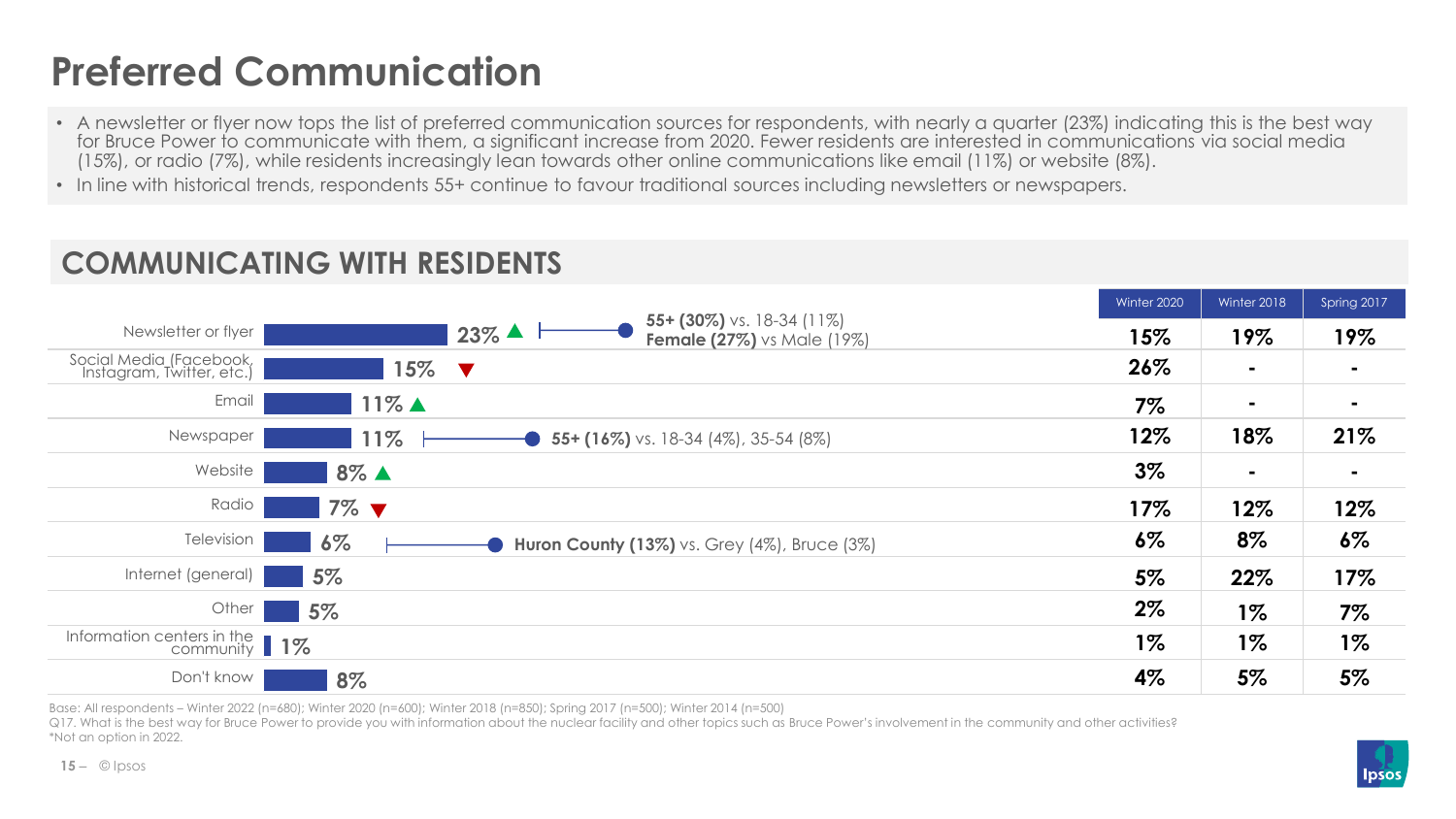### **Interest in Learning More About the Bruce Power Facility**

• When asked the level of interest in learning more about various topics associated with the Bruce Power facility, residents show the strongest interest in learning about the impact of the Bruce Power facility on the environment with fully 41% indicating they are *very*  interested in this subject. Interest softens slightly on the subjects of the economic impact of Bruce Power, safety procedures, and how nuclear power works.



Base: All respondents – Winter 2022 (n=680)

Q15B. How interested would you be in knowing more about the following at the Bruce Power facility? How about …?

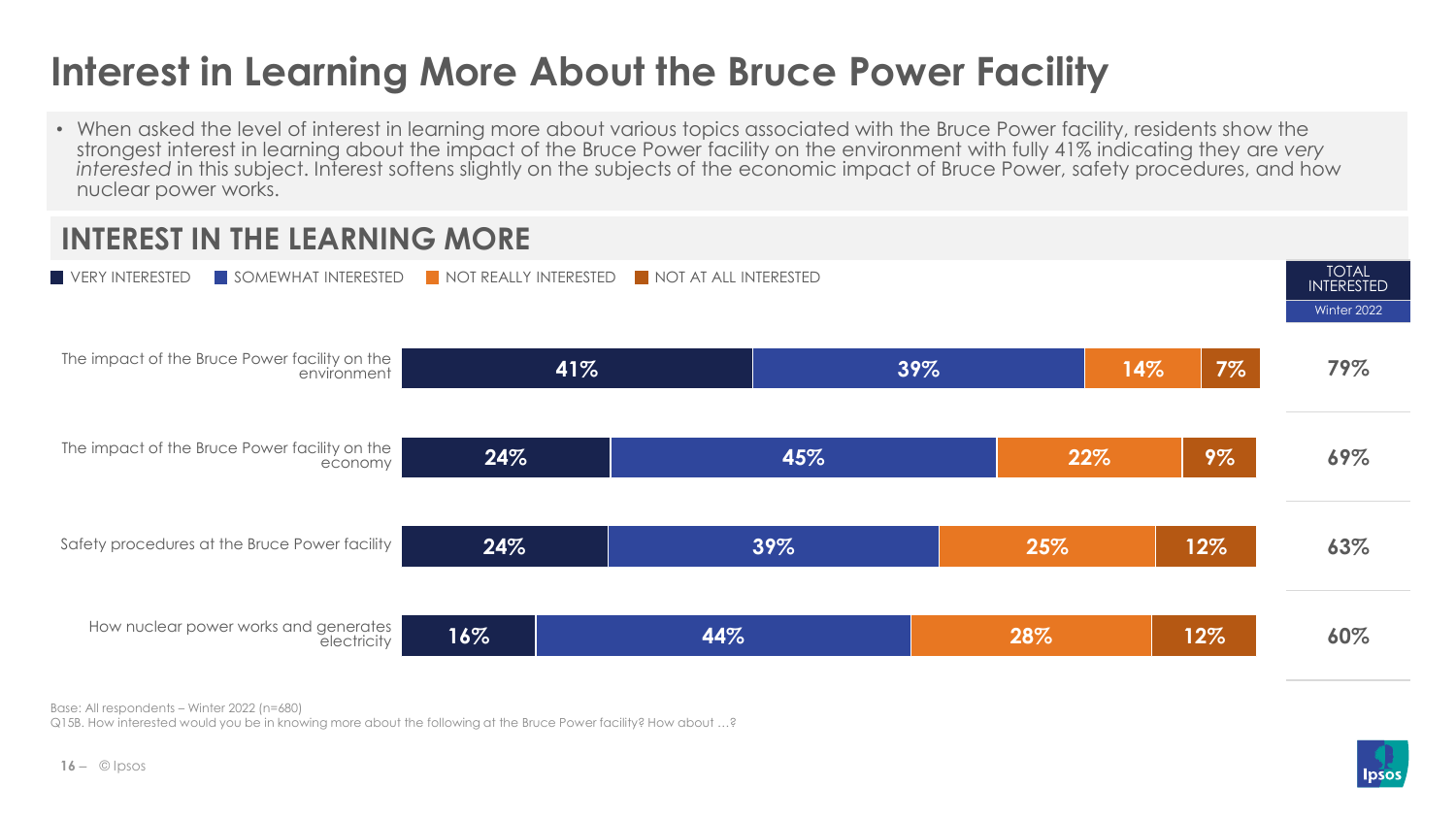### **Level of Awareness**

• Awareness of the higher than anticipated levels of hydrogen gas levels is low: only 3% of residents say they are very aware of the issue and 11% somewhat aware (14% in total). No age or gender shows greater awareness of this event.

#### **AWARENESS OF HIGHER HYDROGEN GAS LEVELS FOLLOWING SAFETY INSPECTIONS**



Base: All respondents – Winter 2022 (n=680)

QNEW25. This past summer, routine safety inspections as the Bruce Power facility found higher than anticipated levels of hydrogen gas in a small number pressure tubes inside two reactors. Before today, how aware of this were you?

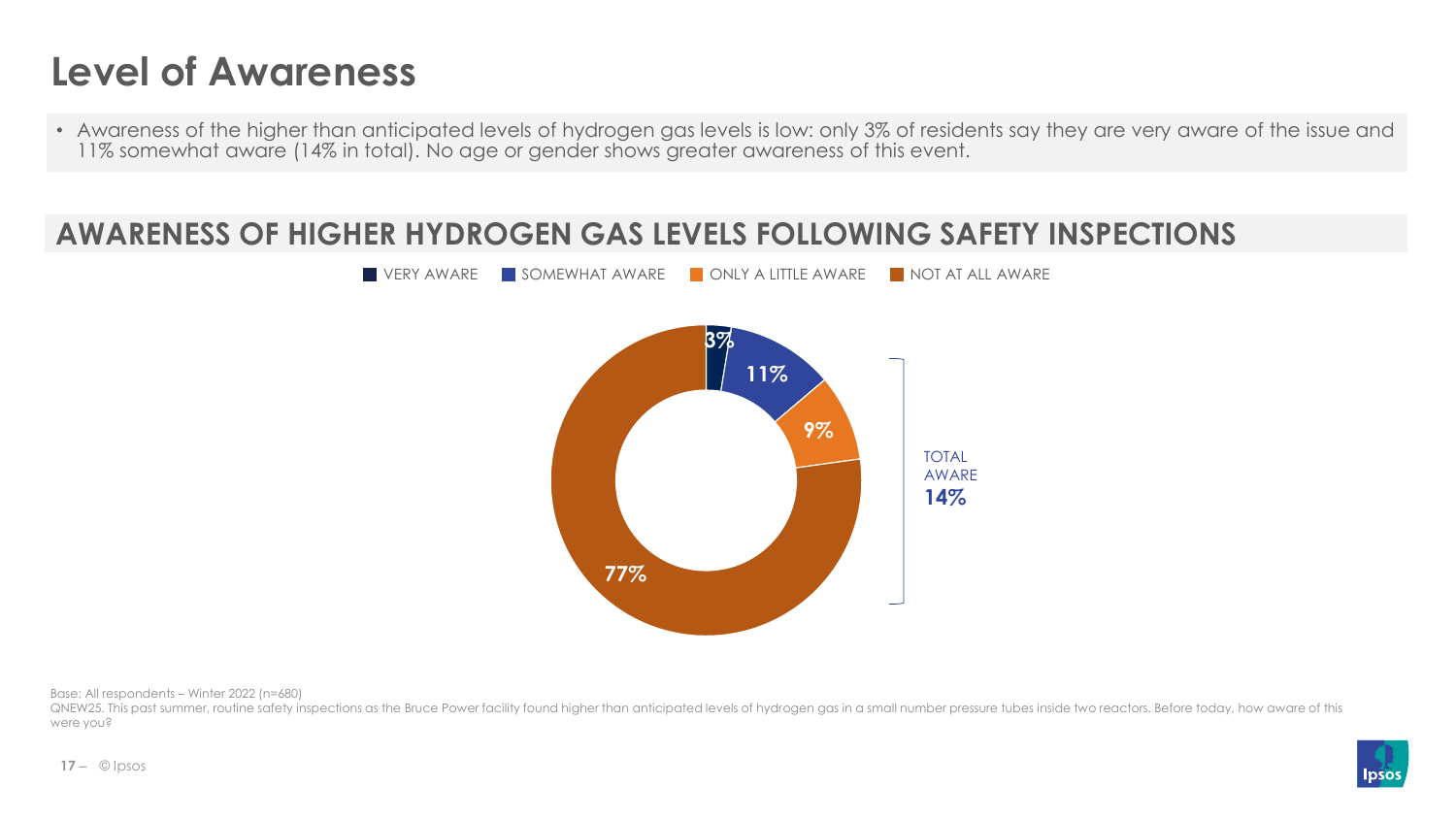## **Attitudes and Opinions About Bruce Power's Action on the Issue**

- Among respondents who were aware (very, somewhat, only a little) of the elevated hydrogen levels, nine in ten (87%) indicate they are confident that Bruce Power is addressing any issues. However, the same proportion (88%) also express interest in knowing what the company is doing to ensure the safety of its reactors. Three quarters agree that Bruce Power communicated effectively about the issue in general, but agreement is softer (67%) that the company communicated how the issue would be *resolved.*
- The data show no variance in agreement on any statement by age, gender, or county.



Base: Respondents aware of high hydrogen levels – Winter 2022 (n=182) QNEW26. To what extent would you agree or disagree with the following statements?

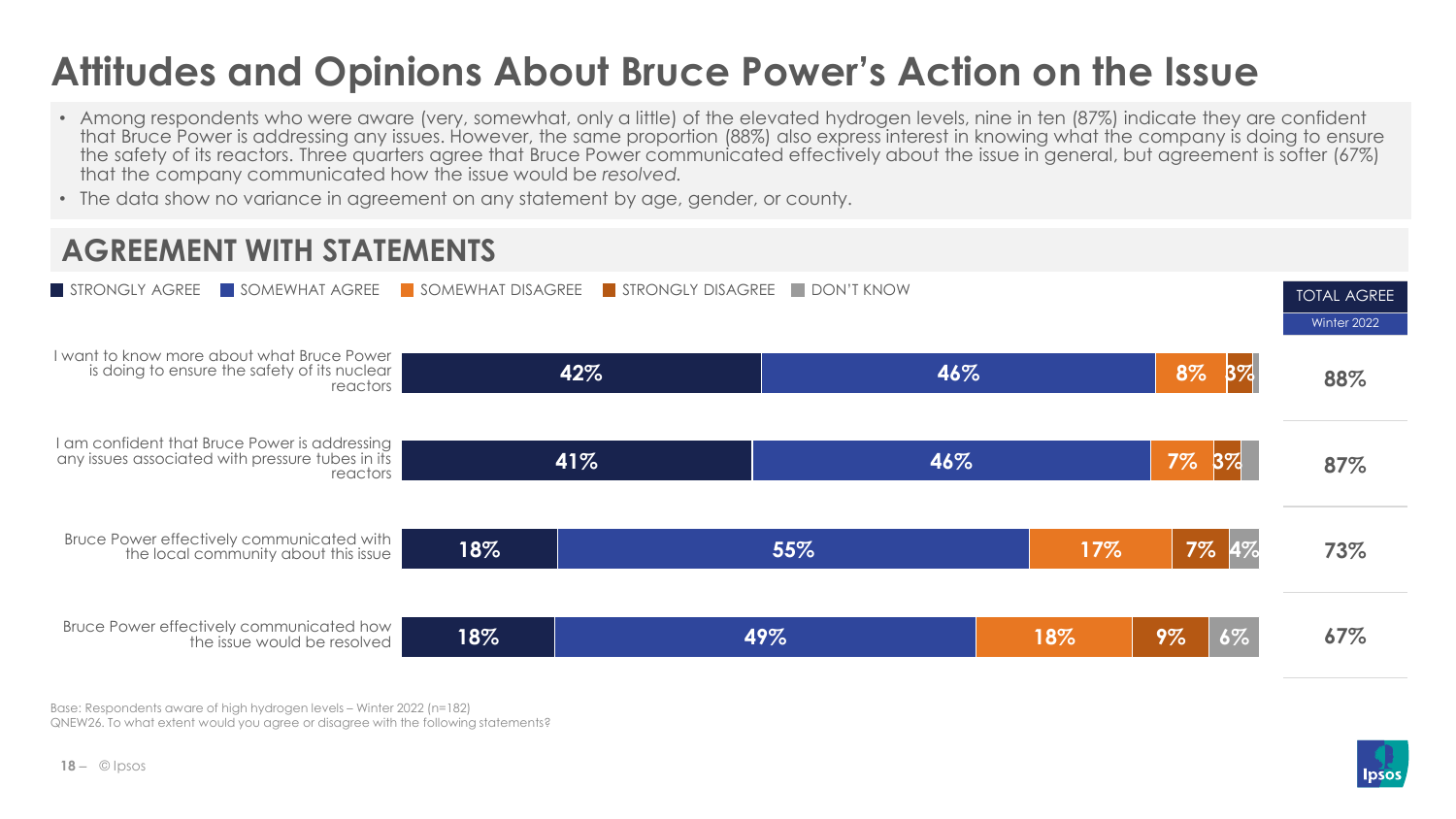#### **Awareness and Support For Proposed South Bruce NWMO DGR Site – 2022**

- Six in ten (59%) respondents are aware of the consultation process underway to select a site for nuclear fuel, with residents of Bruce County, and South Bruce specifically being more likely to state they are *very* aware.
- Three quarters of respondents (73%) support the consultation and study process, a figure that has inched up even from Winter 2020. Those who were aware of the proposal prior to polling are significantly more likely to say they *strongly support* the process (43% aware vs. 29% unaware), pointing to a connection between awareness of the proposal and support for the process.



Base: All respondents – Winter 2022 (n=680); Winter 2020 (n=600)

QNEW7. How aware are you of a consultation and study process underway by the Nuclear Waste Management Organization to engage with the community in South Bruce and the broader region to select a site for a longterm Deep Geological Repository for Spent Nuclear Fuel? Would you say that you are very aware, somewhat aware, only a little aware or not at all aware of this proposal ?

Base: All respondents – Winter 2022 (n=680); Winter 2020 (n=600) QNEW8. Would you say that you support or oppose this consultation and study process?

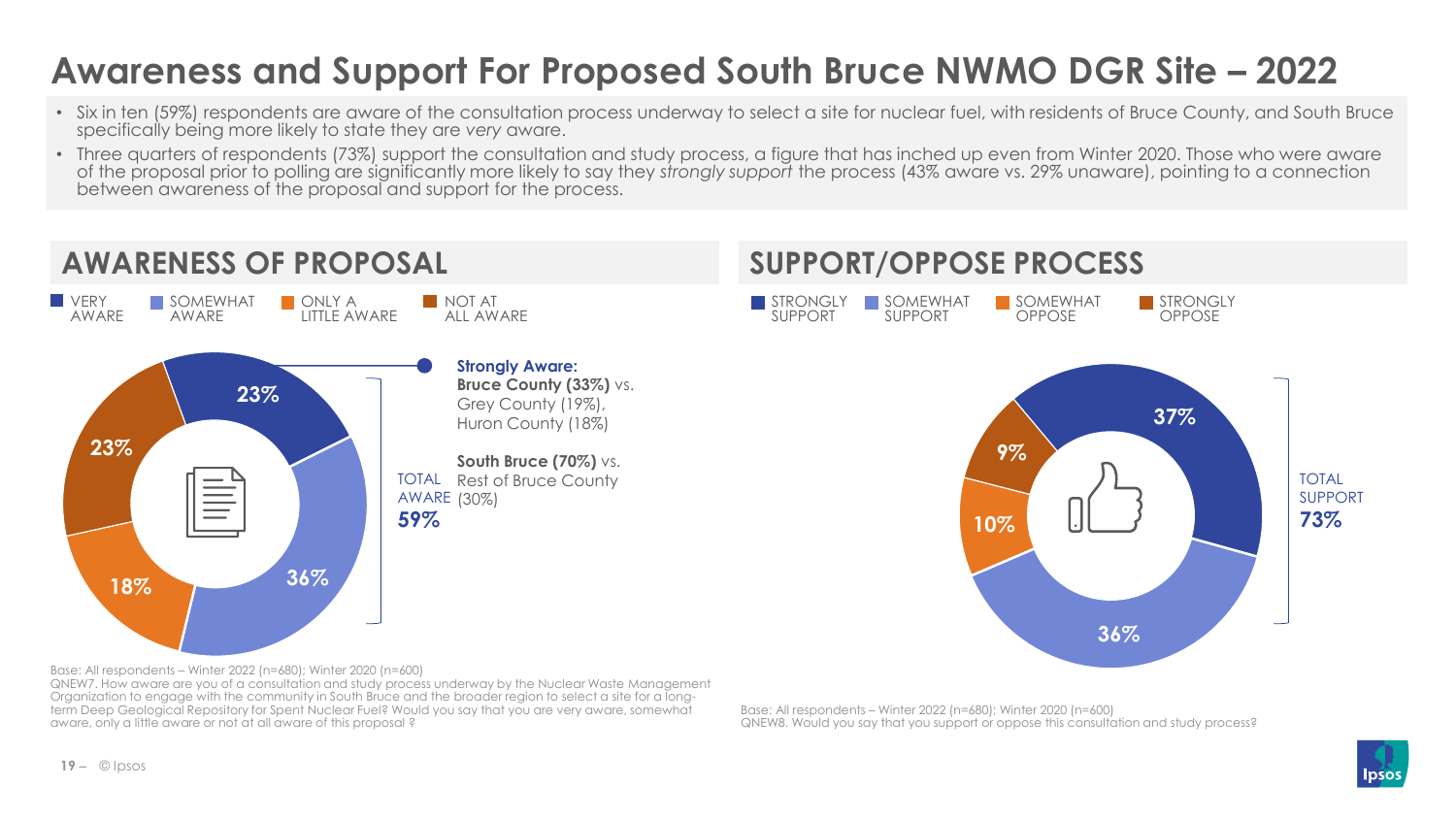#### **Awareness and Support For Proposed South Bruce NWMO DGR Site- Tracking**

• The gains made in Winter 2020 in both awareness of and support for the consultation and study progress to select a nuclear waste site have been retained: six in ten (59%) residents continue to say they are aware of the proposal, although the proportion who are *very aware* has fallen back to 2017 levels. Support however has continued its upward movement: 73% of residents support the process with nearly four in ten indicating they *strongly support.* 



Base: All respondents – Winter 2021 (n=680) Winter 2020 (n=600); Spring 2017 (n=500); Spring 2014 (n=500); 2013 (n=500)

QNEW7. How aware are you of a consultation and study process underway by the Nuclear Waste Management Organization to engage with the community in South Bruce and the broader region to select a site for a longterm Deep Geological Repository for Spent Nuclear Fuel? Would you say that you are very aware, somewhat aware, only a little aware or not at all aware of this proposal ? Note: Prior to 2020 this question wording was as follows: . Are you aware of a proposal by Ontario Power Generation to construct a Deep Geological Repository for Low and Intermediate Nuclear Waste? Would you say that you are very aware, somewhat aware, only a little aware or not at all aware of this proposal?



Base: All respondents – Winter 2021 (n=680), Winter 2020 (n=600); Spring 2017 (n=500); Spring 2014 (n=500); 2013 (n=500)

QNEW8. Would you say that you support or oppose this consultation and study process? Note: Prior to 2020 this question wording was as follows: Would you say that you support or oppose this proposal?

Methodological note: "Don't Know" was not an option provided- represented instead is the proportion who provided no response/ refused to answer in the telephone polling

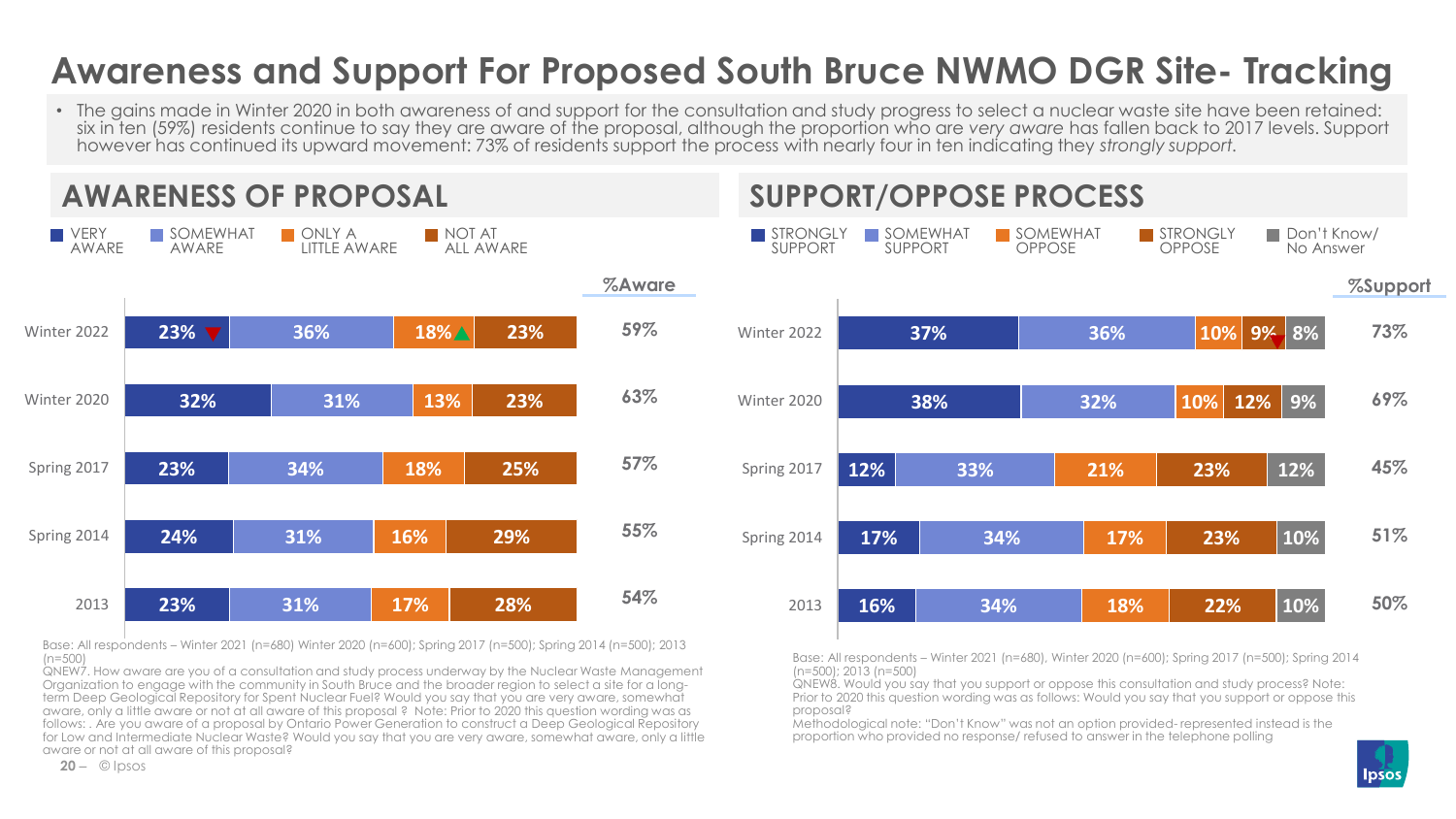#### **Martin Hrobsky Vice President**

#### **Haley Jones Account Manager**

Martin.Hrobsky@Ipsos.com Tel: 416-324-2017

Haley.Jones@Ipsos.com Tel: 416-572-4404

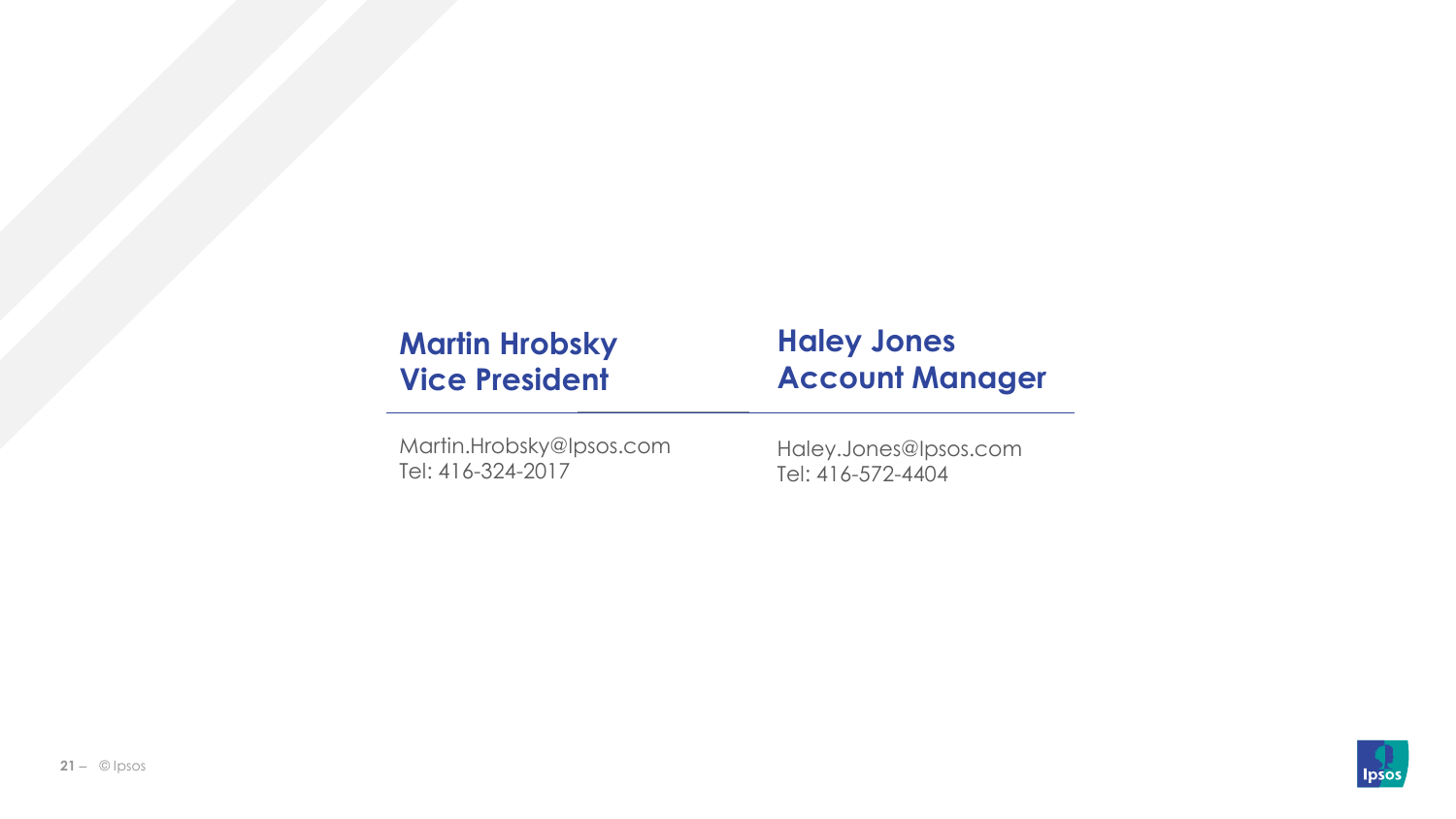#### **About Ipsos**

Ipsos is the third largest market research company in the world, present in 90 markets and employing more than 18,000 people.

Our research professionals, analysts and scientists have built unique multi-specialist capabilities that provide powerful insights into the actions, opinions and motivations of citizens, consumers, patients, customers or employees. Our 75 business solutions are based on primary data coming from our surveys, social media monitoring, and qualitative or observational techniques.

"Game Changers" – our tagline – summarises our ambition to help our 5,000 clients to navigate more easily our deeply changing world.

ISIN code FR0000073298, Reuters ISOS.PA, Bloomberg IPS:FP **www.ipsos.com**

### **Game Changers**

In our world of rapid change, the need for reliable information

to make confident decisions has never been greater.

At Ipsos we believe our clients need more than a data supplier, they need a partner who can produce accurate and relevant information and turn it into actionable truth.

This is why our passionately curious experts not only provide the most precise measurement, but shape it to provide True Understanding of Society, Markets and People.

To do this we use the best of science, technology and know-how and apply the principles of security, simplicity, speed and substance to everything we do.

So that our clients can act faster, smarter and bolder. Ultimately, success comes down to a simple truth: **You act better when you are sure.**